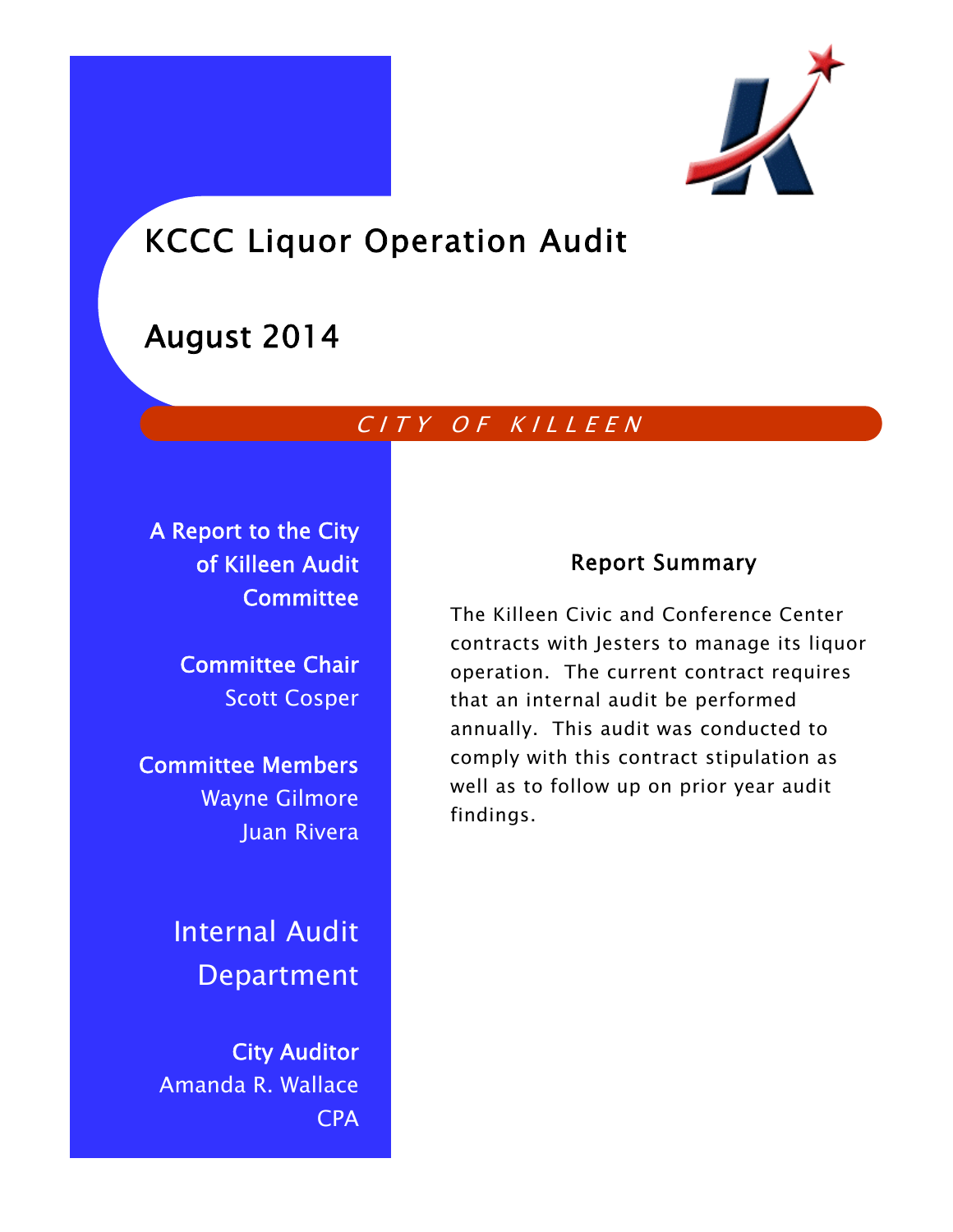### TABLE OF CONTENTS

| 100010000 |  |
|-----------|--|

### APPENDICES

Ī

**-**

## GOVERNMENT AUDITING STANDARDS COMPLIANCE

This performance audit was conducted in accordance with Generally Accepted Government Auditing Standards. Those standards require that the audit be planned and performed to obtain sufficient, appropriate evidence to provide a reasonable basis for the findings and conclusions based on the audit objectives. I believe that the evidence obtained provides a reasonable basis for the findings and conclusions based on the audit objectives.

## AUDIT STAFF

Amanda R. Wallace, CPA, City Auditor

Office of the City Auditor Killeen City Hall Phone: (254) 501-7685 Email: awallace@killeentexas.gov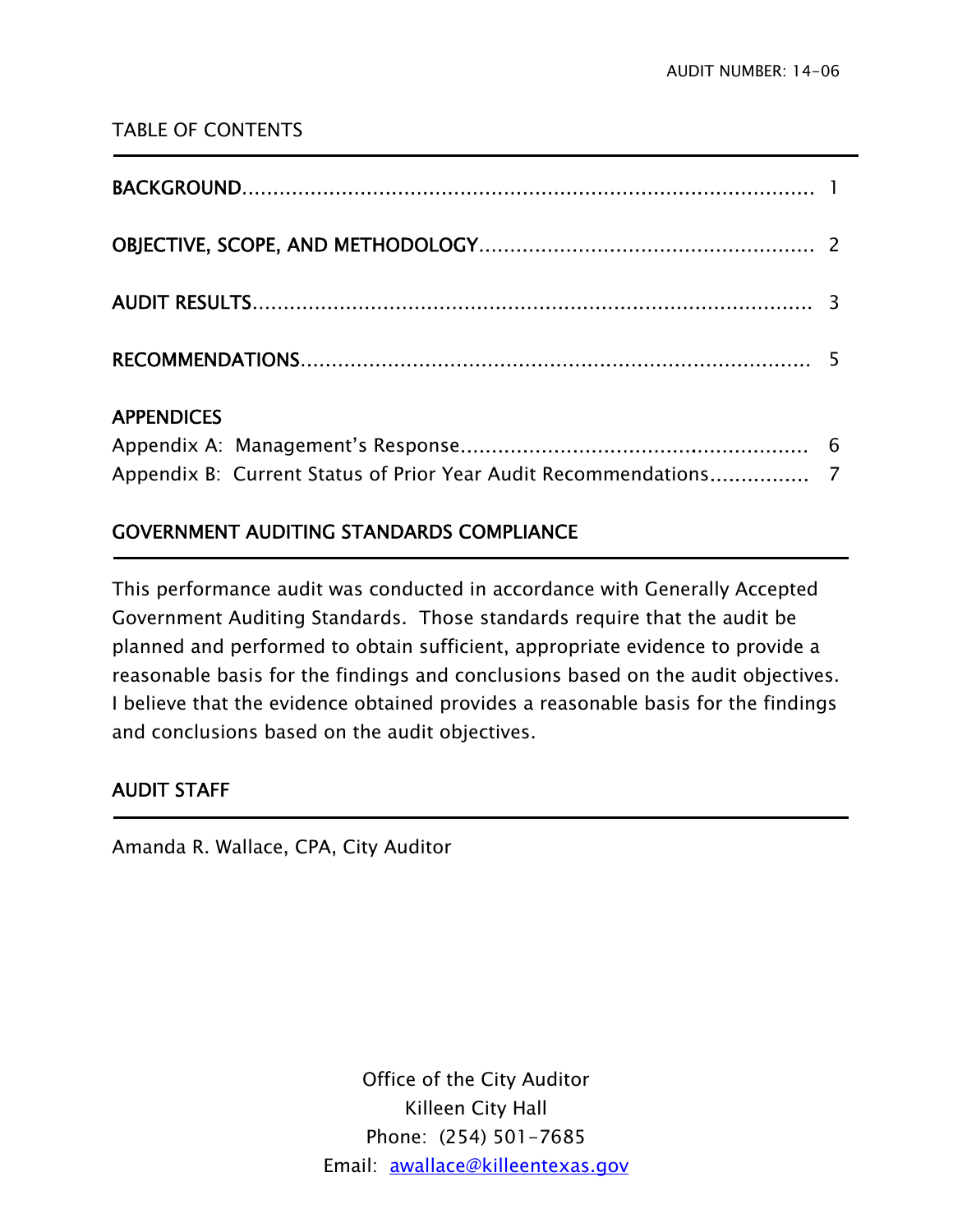

#### AUDIT REPORT **HIGHLIGHTS**

#### Why This Audit Was **Conducted**

This audit was conducted to comply with a contract stipulation and to follow up on prior year audit findings.

#### What Was Recommended

It was recommended that staff obtain appropriate approvals from TABC when required, submit deposits daily, ensure calculations for variances and cost of goods sold are accurate and record activity in the proper accounts throughout the fiscal year.

Mayor and Council,

I am pleased to present this audit of the Killeen Civic and Conference Center (KCCC) liquor operation.

#### **BACKGROUND**

- The City of Killeen contracts with Jesters, an outside company, to manage the City's liquor operation at the KCCC.
- KCCC staff oversees the contract.
- The City provides all of the supplies for the operation, including liquor, beer, wine, sodas, cups, etc.

#### OBJECTIVE AND SCOPE

The objective of the audit was to determine whether KCCC implemented the necessary controls needed to safeguard the City's assets as recommended in prior year audits. The audit scope included the liquor operations between June 2013 and August 2014.

#### WHAT WAS FOUND

The audit findings are summarized as follows:

KCCC staff did not obtain prior approval from TABC for an event that was catered off-premises. The event was also not cityaffiliated, so should not have been catered.

During a 3-week period in December, deposits were not submitted, causing more than \$13,000 in revenue to be delayed in posting.

Calculations for variances and cost of goods sold were not accurate.

All liquor activity is recorded in a liability line item throughout the fiscal year, instead of recording it in the proper accounts at the time of each transaction.

I appreciate the cooperation and assistance I received from the KCCC staff during this audit.

ananda R. Wallace

Amanda R. Wallace, City Auditor

# August 2014 **August 2014 Research August 2014 August 2014**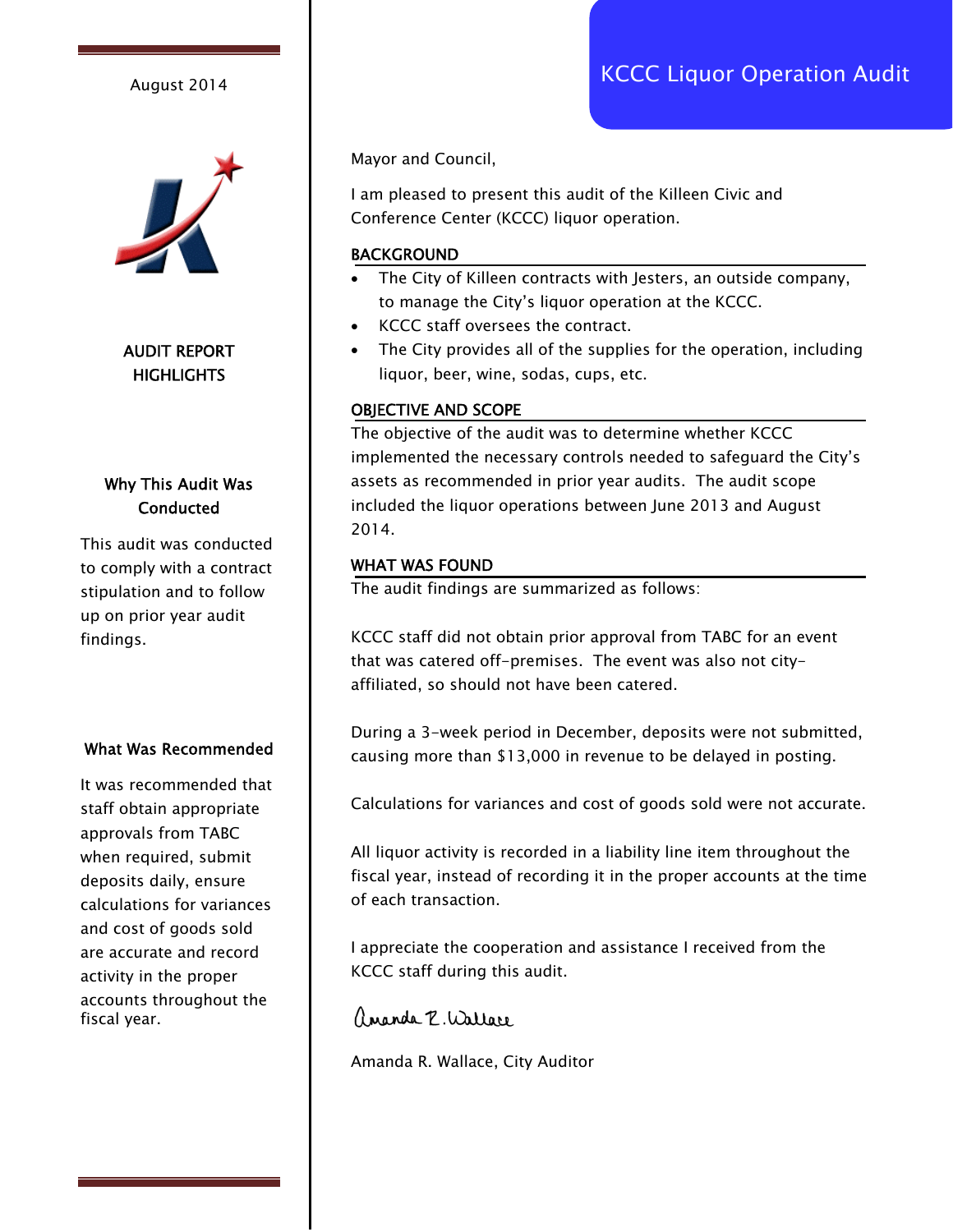#### BACKGROUND

j

The City of Killeen maintains a liquor license or permit with the Texas Alcoholic Beverage Commission (TABC), which allows for the sale and distribution of alcohol at the Killeen Civic and Conference Center. The City also maintains a caterer's permit, which allows for the sale and distribution of alcohol at other facilities as long as TABC approval is obtained prior to each event.

The City of Killeen contracts with Jesters to manage its mixed beverage service at the Killeen Civic and Conference Center (KCCC) as well as each catered event. KCCC staff oversees the contract and ensures that the City's assets are safeguarded and that complete records of the operation, including all tax records and returns, are maintained.

According to the aforementioned contract, Jesters provides management, supervision, and direction of the operation in a manner that is in accordance with standards comparable to those prevailing in other first-class mixed beverage operations in Texas. Such management services include, without limitation, serving beverages, both alcoholic and non-alcoholic, to the City's customers in accordance with their needs, and maintaining all records and financial information required by the TABC.

The City pays for the cost of procurement of all alcoholic and non-alcoholic beverages, supplies, equipment, and outside services which are directly related to the service of alcoholic beverages, and also retains full authority and control over the purchase and storage of alcoholic beverages.

Jesters collects and is accountable for all cash receipts from the operation, and is responsible for any losses that occur between collection of the cash and delivery of the cash to the City.

The City pays Jesters monthly, as compensation, 40% of the gross receipts realized by the City for alcoholic beverage service charges.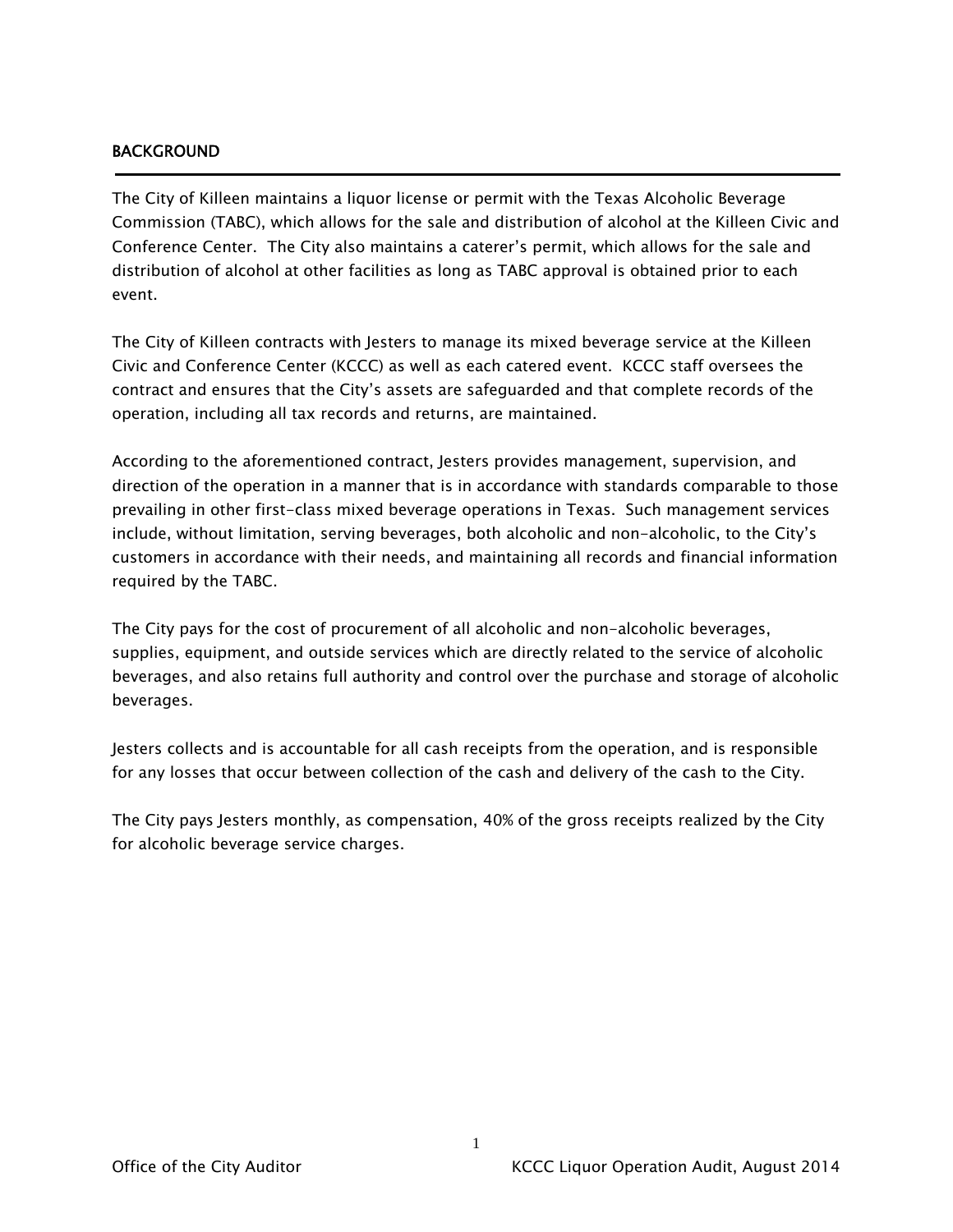#### OBJECTIVE, SCOPE, AND METHODOLOGY

The KCCC Liquor Operation Audit was conducted in order to comply with a contract stipulation as well as to follow up on the findings noted in prior year audit reports. This audit was also included in the FY2014 Audit Plan, as presented to the City Council and the Audit Committee.

#### **Objective**

The objective of the audit was to determine whether KCCC implemented the necessary controls needed to safeguard the City's assets as recommended in prior year audits.

#### Scope

The audit scope included the liquor operations between June 2013 and August 2014.

#### Methodology

To accomplish the audit objective, the following steps were performed:

- Conducted interviews with KCCC staff and obtained information on policies and procedures as well as staff responsibilities.
- Obtained and tested data from KCCC staff relating to the management of the alcohol operation.
- Analyzed supporting documentation to determine whether the policies and procedures were adhered to.
- **Analyzed policies to determine effectiveness.**
- Considered fraud, waste, and abuse as related to the audit objective.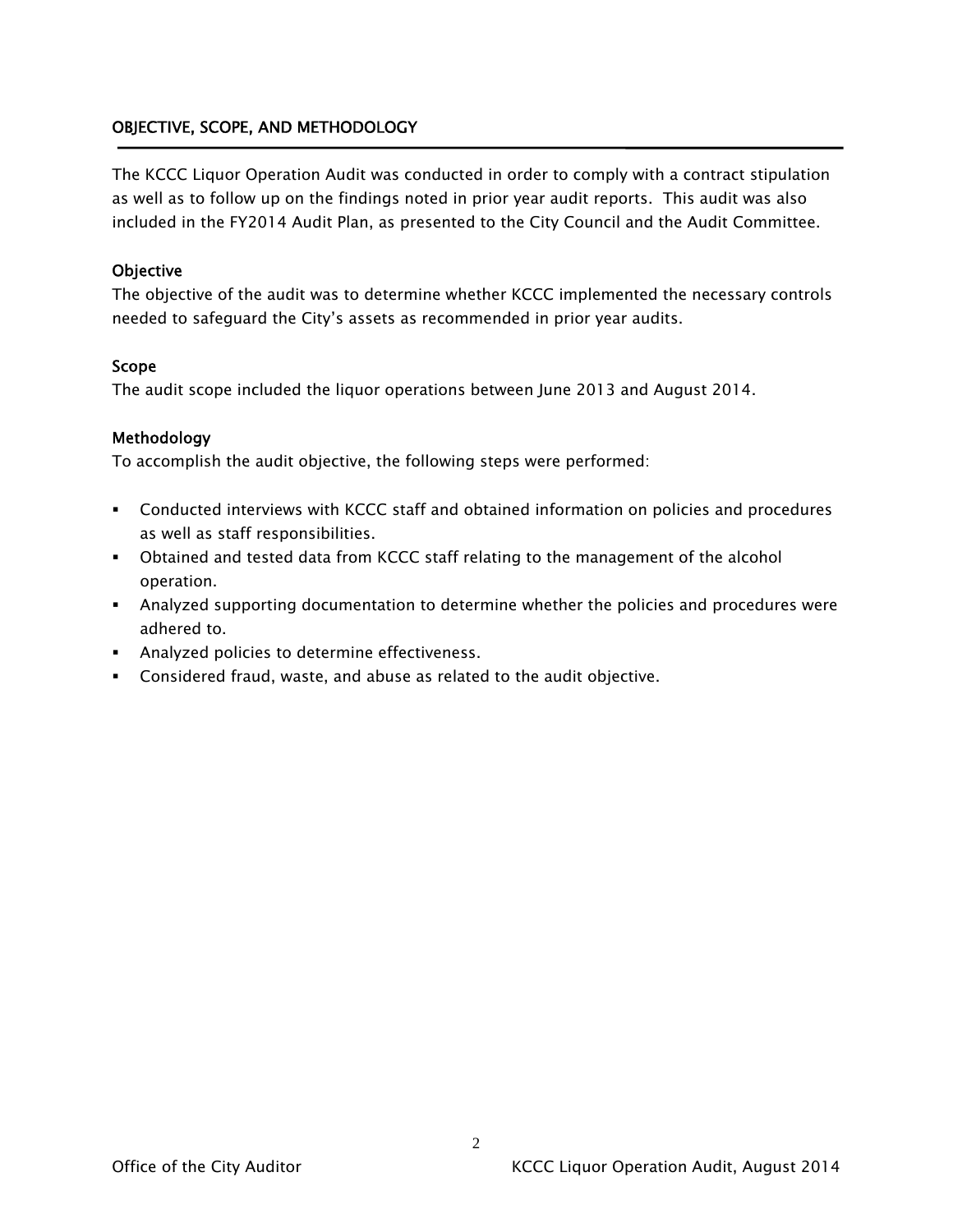#### AUDIT RESULTS

Ī

The procedures in place were reviewed with KCCC staff and an overall understanding of the policies and procedures was obtained in order to perform the audit.

A randomly chosen sample of 16 events with alcohol was tested during the audit. For each of these 16 events, the supporting documentation was reviewed, which included register tapes reporting the amount of sales for each event as well as the deposit that was received for each event. The auditor verified the number of register tapes for each event in comparison with KCCC records regarding the number of bars for each event. The auditor also verified that the deposit that was received agreed to the total sales as reflected on the register tapes.

Four months were selected at random to test with regard to inventory records and monthly deposit records – November, February, May and July. In these four months, the monthly revenue report provided by Jesters was compared to the final inventory reports provided by Jesters, and all purchases were traced to the inventory reports. Additionally, it was noted that special orders and host amounts were appropriately included in the monthly inventory reports with sales for the four months tested.

An inventory analysis was completed during the audit for each month from June 2013 through August 2014. Each month was reviewed with regard to the sales reported, deposits received, spills reported, and any variance between the sales and the deposits. The completed analysis revealed positive variances in all but two months in the audit period.

#### Finding 1: Catering Permit not obtained from TABC for one tested event.

The City maintains a catering permit in order to provide an alcoholic beverage service at each of its conference facilities. The City's catering permit requires the City to obtain approval from the Texas Alcoholic Beverage Commission (TABC) prior to catering any event. In July 2014, KCCC catered an event at a location that was not City-affiliated for an event that was not Cityaffiliated. KCCC staff did not obtain approval from TABC for this event. Furthermore, while it is not necessarily against policy, it is not appropriate for KCCC to cater events that are not Cityaffiliated or on City property. The City is not an alcoholic beverage business; it simply offers these services to customers who reserve rooms at one of the City's conference locations. Staff should refrain from catering similar events in the future.

#### Finding 2: KCCC did not submit any deposits between 12/17/13 and 1/6/14 despite numerous events held during that time.

The cash management policy requires KCCC to submit deposits daily, the purpose of which is to ensure that revenues are recorded timely and that large sums do not accumulate at any given cash collection point. The last deposit in December submitted by KCCC was on 12/17/13;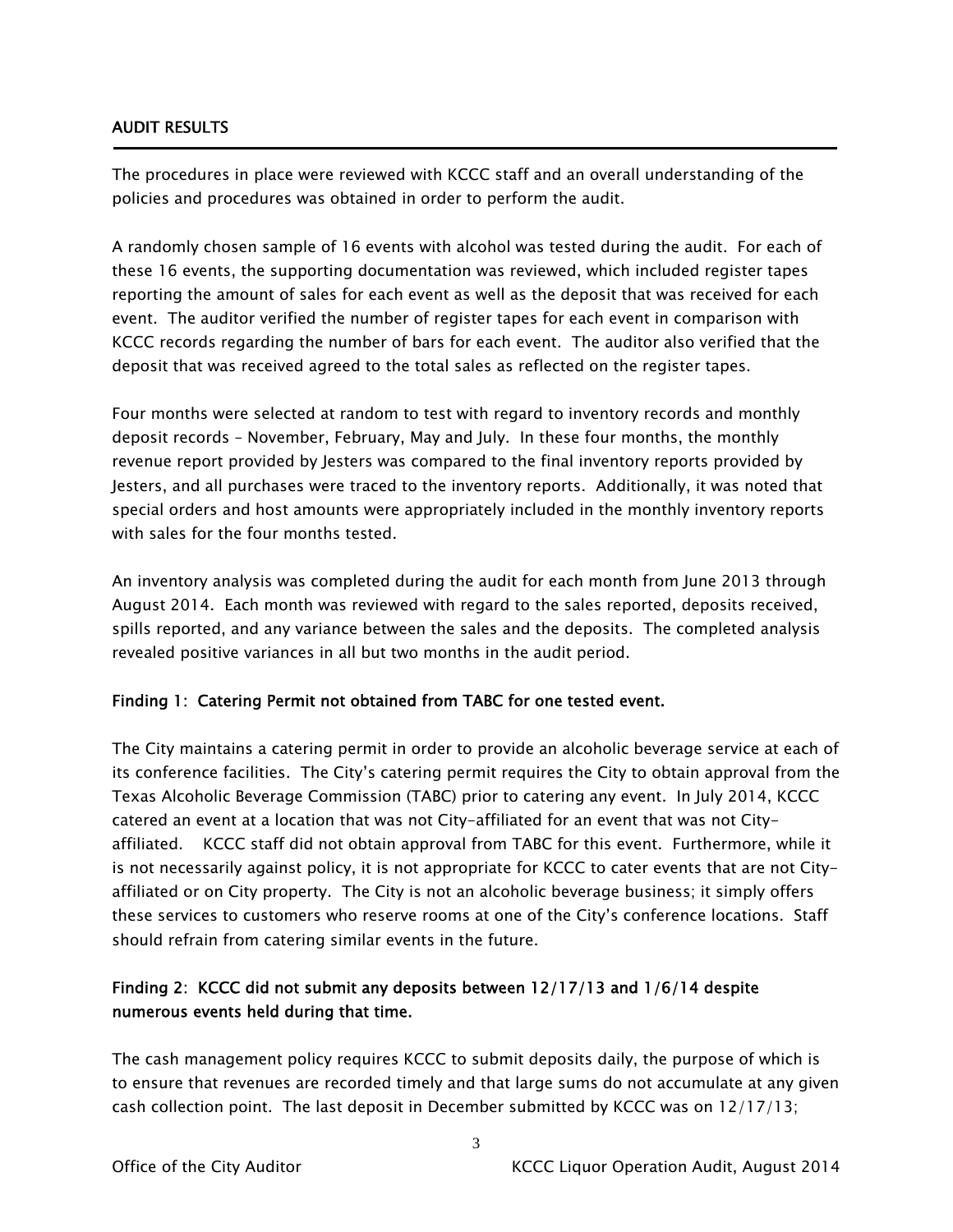however, there were five events after this date, for which funds were not deposited until 1/6/14. The staff member who normally prepares the deposits was out of the office, and the remaining staff did not prepare deposits during this time. The total revenue held in the safe for these five events was approximately \$13,548. The practice of accumulating large sums is unsafe and poor management of the City's revenue.

#### Finding 3: Cost of Goods Sold is not calculated for special orders.

Cost of Goods Sold (COGS) is an important aspect of financial reporting with regard to the sale of inventory. Inventory is recorded as a balance sheet item at the time of purchase. Only when the inventory is sold does it then get reported on the income statement as an expenditure, COGS. Jesters prepares a monthly inventory report, which includes cost of goods sold calculations for each inventoried item except for special orders. Because they are ordered upon request for specific events, special orders are entered into inventory and deducted from inventory in the same month. Cost of goods sold should be calculated for special orders as well as other inventoried items in order to ensure that the most accurate information is reported in the monthly financial reports.

#### Finding 4: Variances are not consistently calculated correctly.

The monthly inventory report includes the expected sales based on how many ounces of each product were sold. These expected sales are then compared to the cash received for the month, and any variance is noted on the inventory report. It is not reasonable to assume that every drink that is poured is exactly the same number of ounces, which means it is reasonable for there to be a variance. The variance on several of the monthly inventory reports was not calculated correctly due to an error in the spreadsheet formula, often amounting to large differences between the actual variance and the variance reported by Jesters. The total difference for the period under audit was \$8,373 (4% of total sales). The variances each month should be calculated correctly, and KCCC staff should verify the accuracy. The percentage of the actual variance to the total sales each month ranged from 1% to 13%, with an average variance of 3%. The average variance of 3% is acceptable; however, large variances in any given month should be investigated and the reasons for the variances should be clearly documented.

#### Finding 5: An escrow account is used for all liquor activity.

All activities for the liquor operation run through an escrow account throughout the year, which means it is shown as a liability line item in the City's general ledger. Then a journal entry is prepared by Finance at year-end to record the revenues and expenditures in the proper line items and to adjust inventory to actual. These activities should be recorded in the proper line items throughout the fiscal year to allow for accurate reporting in the monthly financial reports and to eliminate these unnecessary manual adjustments.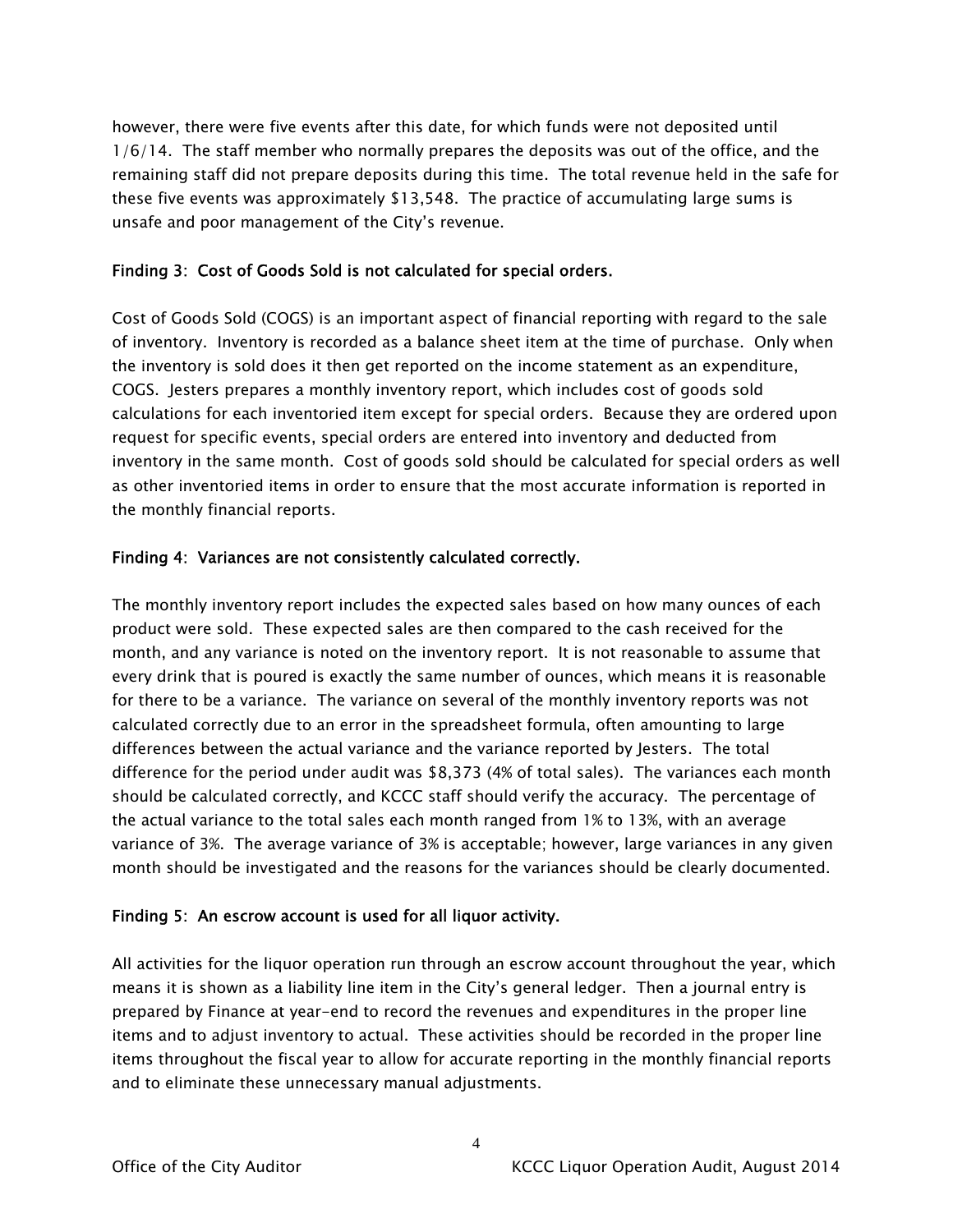#### RECOMMENDATIONS

The recommendations listed below are a result of the audit effort and are subject to the limitation of the scope of the audit. I believe that these recommendations provide reasonable approaches to help resolve the issues identified. I also believe that operational management is in a unique position to best understand their operations and may be able to identify more efficient and effective approaches, and I encourage them to do so when providing their responses to the recommendations. As such, I strongly recommend the following:

- 1. TABC approval should be obtained prior to any catered event taking place. Events which are not city-affiliated or on city property should not be catered.
- 2. Deposits should be submitted daily or after each event.
- 3. COGS should be calculated for all sales, to include special order sales.
- 4. Variances should be calculated correctly, and any large or unusual variances should be investigated and clearly documented.
- 5. The proper accounts should be used when recording activity from the liquor operation throughout the fiscal year. The escrow account should be closed and no longer used.

See Appendix A for Management's Response to each recommendation.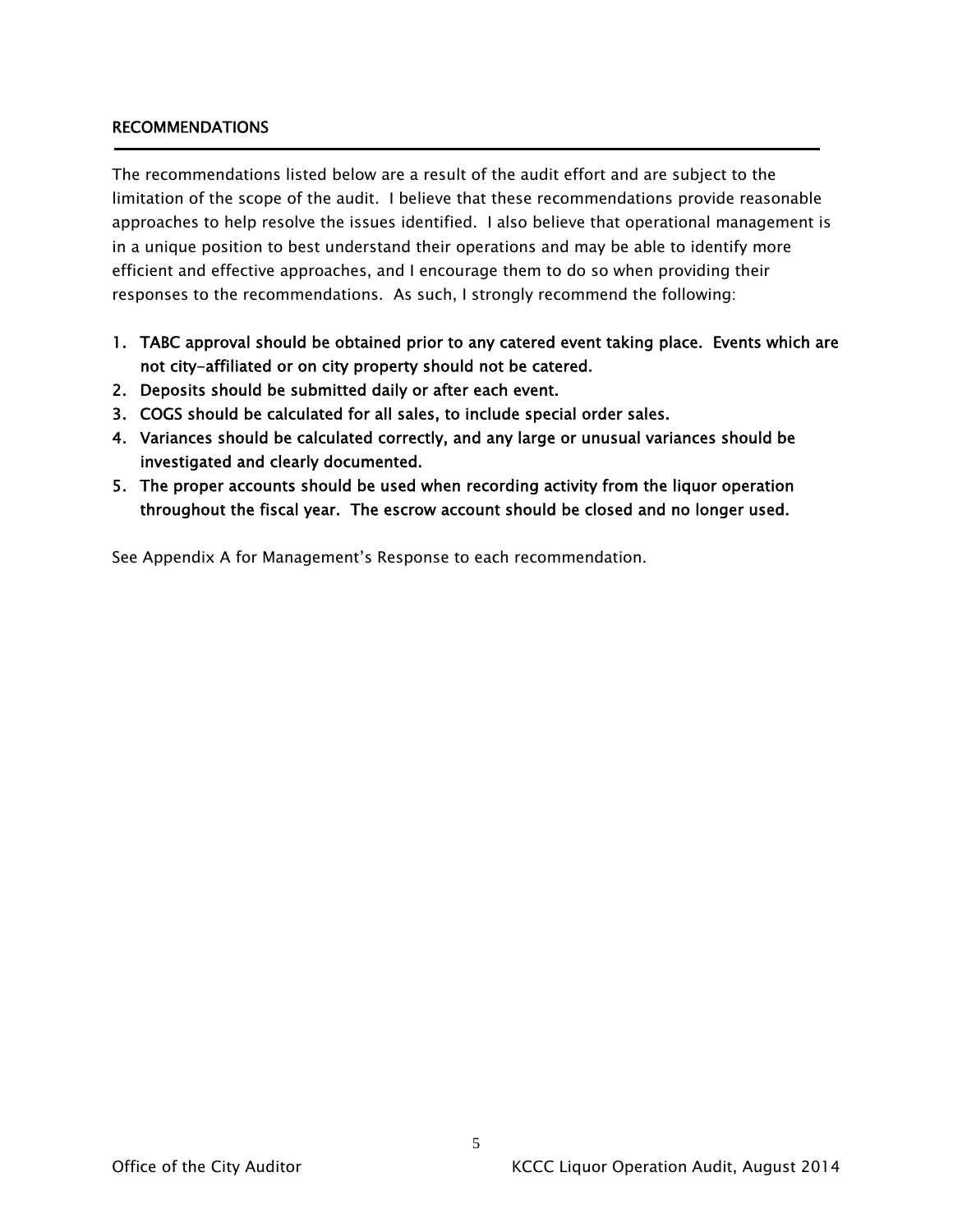j

#### MANAGEMENT'S RESPONSE



**CITY OF KILLEEN** 

CIVIC AND CONFERENCE CENTER **CONVENTION AND VISITORS BUREAU** 

December 18, 2014

Mr. Glenn Morrison, City Manager Ms. Amanda Wallace, City Auditor

Please see the below responses to the Liquor Operation Audit. All previous year audit findings have been corrected. I've spoken to staff, bar manager, management company and Finance regarding notes we received. We are working toward no findings in next year's audit.

- 1. TABC approval should be obtained prior to any catered event taking place. Events which are not city-affiliated or on city property should not be catered. Staff neglected to get TABC approval for an event affiliated with the Chamber of Commerce. It is agreed and understood that KCCC will only cater for City of Killeen sponsored events. Management staff will ensure that all permits are obtained prior to any catered event.
- 2. Deposits should be submitted daily or after each event. Management staff will ensure that back-up staff is available to make deposits when the staff performing this duty is not available or is out on leave or away from the office for an extended period of time.
- 3. COGS should be calculated for all sales, to include special order sales. The spreadsheet has been updated and the formula for special orders now reflects the total cost of goods sold.
- 4. Variances should be calculated correctly, and any large or unusual variances should be investigated and clearly documented. Variances will always occur in small amounts attributed to breakage, spillage or over/under-pouring. The bar manager is now doing an inventory before and after each event to ensure inventory control. New pour spouts were ordered to measure correctly and the worksheet was updated. We will continue to monitor any variances after each event.
- 5. The proper accounts should be used when recording activity from the liquor operation throughout the fiscal year. The escrow account should be closed and no longer used. We are working with Finance on how we code our checks to be in compliance with proper accounting procedures. Finance assures us that journal entries will be made monthly, rather than annually.

- Rul

Connie Kuehl, KCCC Director

P.O. Box 1329 KILLEEN, TEXAS 76540-1329 - 3601 SOUTH W.S. YOUNG DRIVE 254.501.3888 · 254.554.3219 FAX